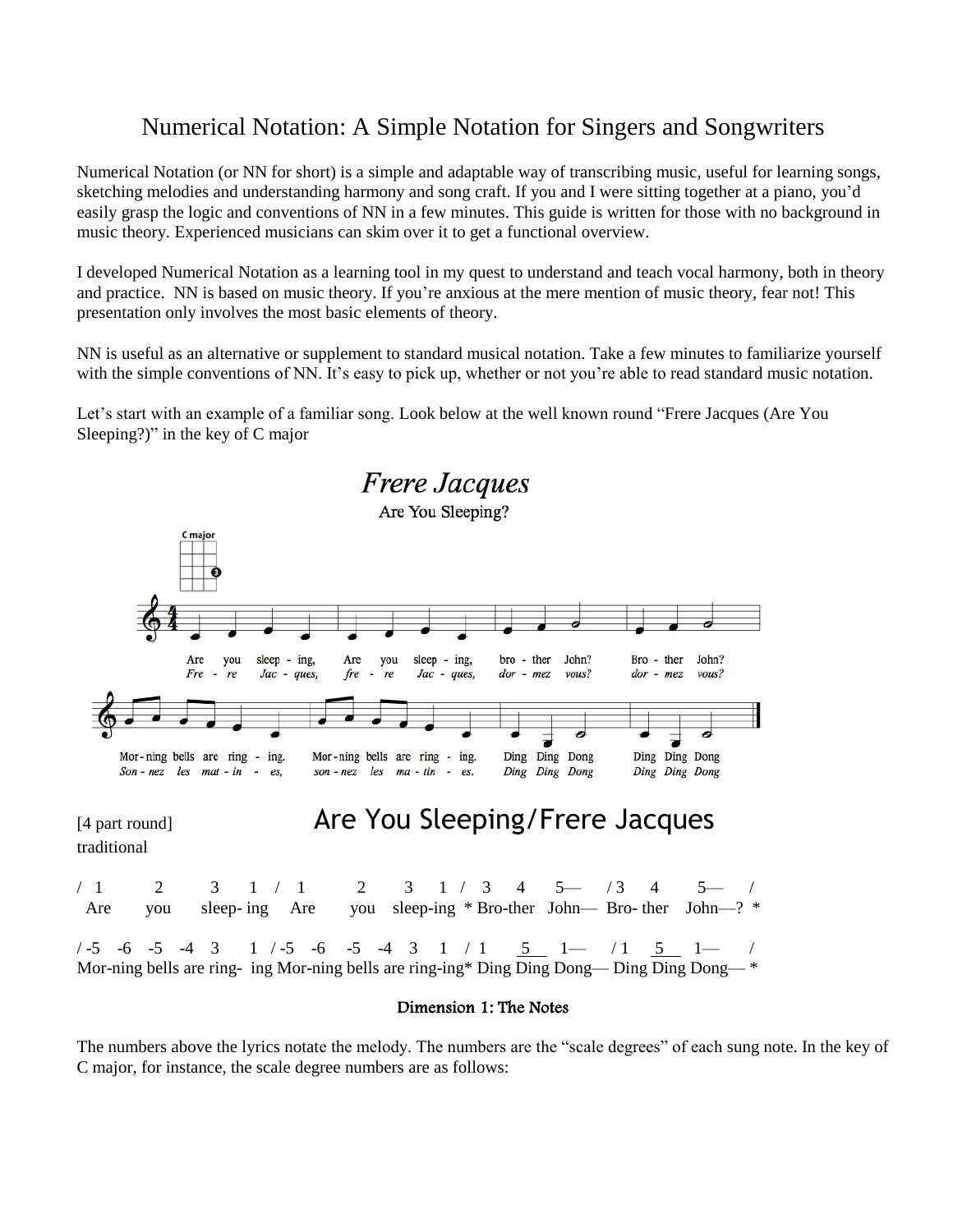

Note that 1 and 8 are actually the same note, C, an octave apart. (It's more accurate to visualize the musical scale as a spiral staircase than as a ladder! More on that later.) The notes sung or played in a NN transcription changes when a song is transposed to a new key. But the numbers remain the same! The chart below shows the equivalence of notes and numbers in the key of G Major:

|  |                |         | н        | F# |  |
|--|----------------|---------|----------|----|--|
|  | $\mathfrak{c}$ | $\circ$ | $\sigma$ |    |  |

The numbers 1 thru 8 can notate a melody in a single octave, but many melodies travel across two octaves. When a melody extends beyond an octave, NN had two ways of notating. As notes ascend above the 8, the numbers keep rising:

1 2 3 4 5 6 7 8 9 10 11 12 etc. C D E F G A B C D E F G etc. do re me fa so la ti do re me fa so etc

A transcription with a bunch of double digit numbers can be hard to read. In practice, NN transcriptions rarely go beyond an occasional 10 or 11. I fins it clearer to notate a lower octave underlining the notes in that octave. Thus, in the key of C, a two octave range is notated as follows:

C D E F G A B C D E F G A B C 1 2 3 4 5 6 7 1 2 3 4 5 6 7 8 do re me fa so la ti do re me fa so la ti do

Note, for example, that in "Are You Sleeping" the 5 in the last two octaves is *below* the 1, not above it.

#### **Dimension 2: Time and Rhythm**

Every note has both a pitch and a duration. NN shows the time value of notes as well.

Here's how the dots and dashes shown in the example above indicate the time values of notes. As much as possible, NN parallels the conventions used in standard music notation. For example, as in regular music notation, a dotted note is 1½ times as long as an undotted note.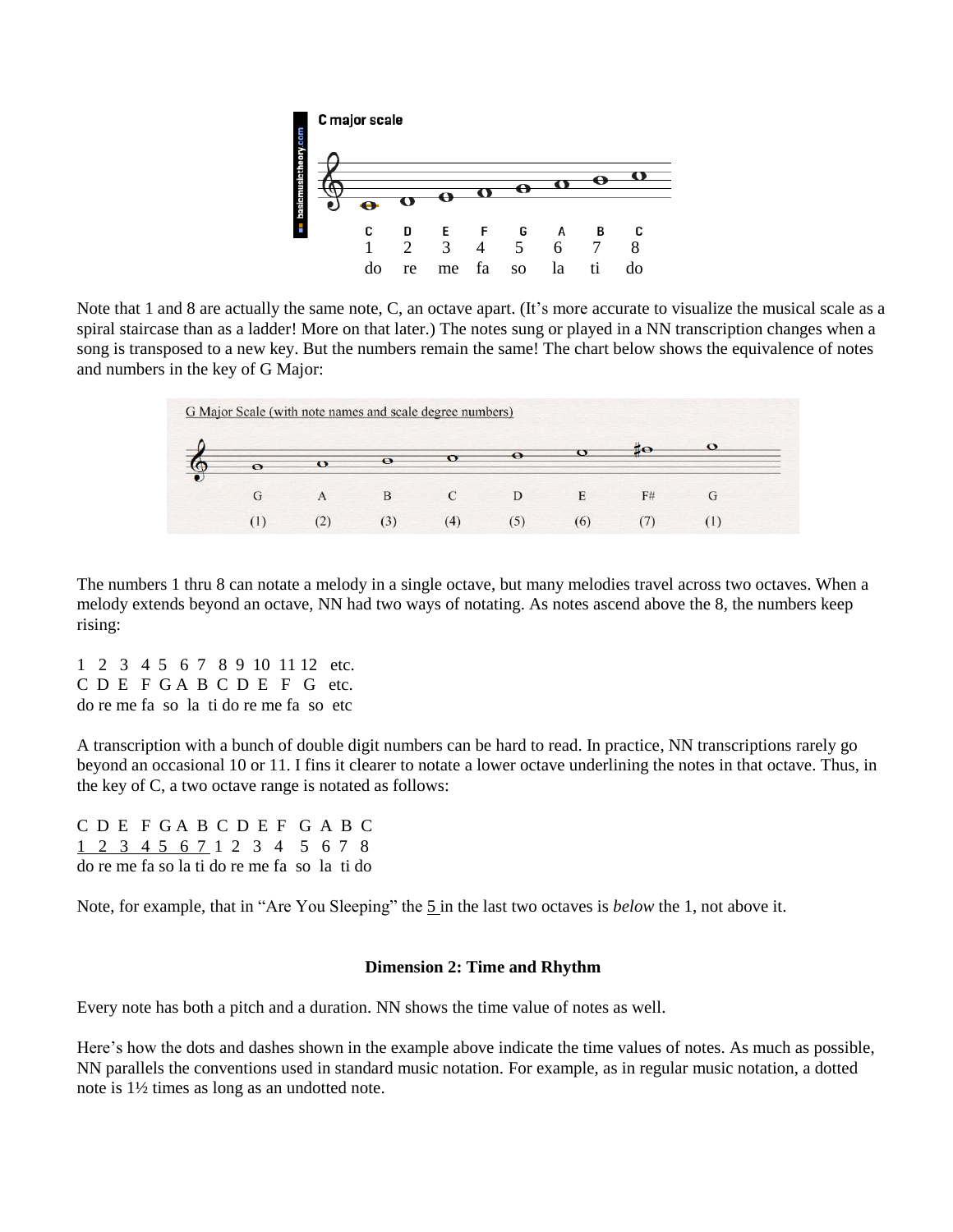|       | whole note                                           |
|-------|------------------------------------------------------|
| $3-$  | half note                                            |
| $3-$  | dotted half note                                     |
| 3     | quarter note                                         |
| 3.    | dotted quarter note                                  |
| $-3$  | eighth note                                          |
| $-3.$ | Dotted eighth note                                   |
| $=3$  | sixteenth note                                       |
| $-3-$ | eighth note tied to a half note                      |
|       | A slash marks the beginning and end of each measure. |

#### **Dimension 3: Chords and Chord Progressions**

It's empowering to understand the chord structure that underlies a song. Here's the chord progression to "Are You Sleeping":

| $\angle$ C | G7 C |               | $\angle$ C                                                                                  |   | G7 C $\}/C$ G7 C $\}/C$ G7 C                     |  |  | $\overline{\phantom{a}}$ |
|------------|------|---------------|---------------------------------------------------------------------------------------------|---|--------------------------------------------------|--|--|--------------------------|
| $\perp$ I  | V7   | $\mathbf{I}$  | $\sqrt{I}$                                                                                  |   | $V7$ I $/$ I $V7$ I $/$ I $V7$                   |  |  |                          |
| /1         | 2    | $\mathcal{E}$ | 1 / 1                                                                                       | 2 | $3 \t1 \t3 \t4 \t5 \t- \t73 \t4 \t5 \t-$         |  |  |                          |
| Are        |      |               | you sleep-ing Are                                                                           |   | you sleep-ing * Bro-ther John— Bro-ther John—? * |  |  |                          |
|            |      |               |                                                                                             |   |                                                  |  |  |                          |
|            |      |               | Mor-ning bells are ring-ing Mor-ning bells are ring-ing * Ding Ding Dong— Ding Ding Dong— * |   |                                                  |  |  |                          |
|            |      |               |                                                                                             |   |                                                  |  |  |                          |

Just above the numbers, chords are notated with Roman numerals. This is a common convention in music theory. Upper case Roman numerals (IV) are major chords, lower case (iv) are minor chords. Above the roman numerals, I show the chord progression in a specific key. In all the songs in this songbook I've notated keys that are accessible for most voices and comfortable to play on guitar or uke. However, in many circumstances a singer or musician might choose a different key than what I've indicated. Using Roman numerals aids a guitarist or other accompanist to easily transpose the key a song is played/sung in. Often, as with "Frere Jacques", I only display the chords over the song's first line, since the following lines have the same progression. In these instances, the lines of dashes (--------) directly above and below the transcription indicate that each line thus framed follows the same chord progression.

When a song is in the key of C Major, the range of chords most commonly used is as follows:



(Explaining why a given chord in this sequence is major or minor requires going further into music theory than is needed here. To dig deeper into music theory, a good basic website is [www.musictheory.net.](http://www.musictheory.net/) Also, Hooktheory.com is a brilliant interactive website/book/toolkit for musicians and composers. [www.hooktheory.com\)](http://www.hooktheory.com/)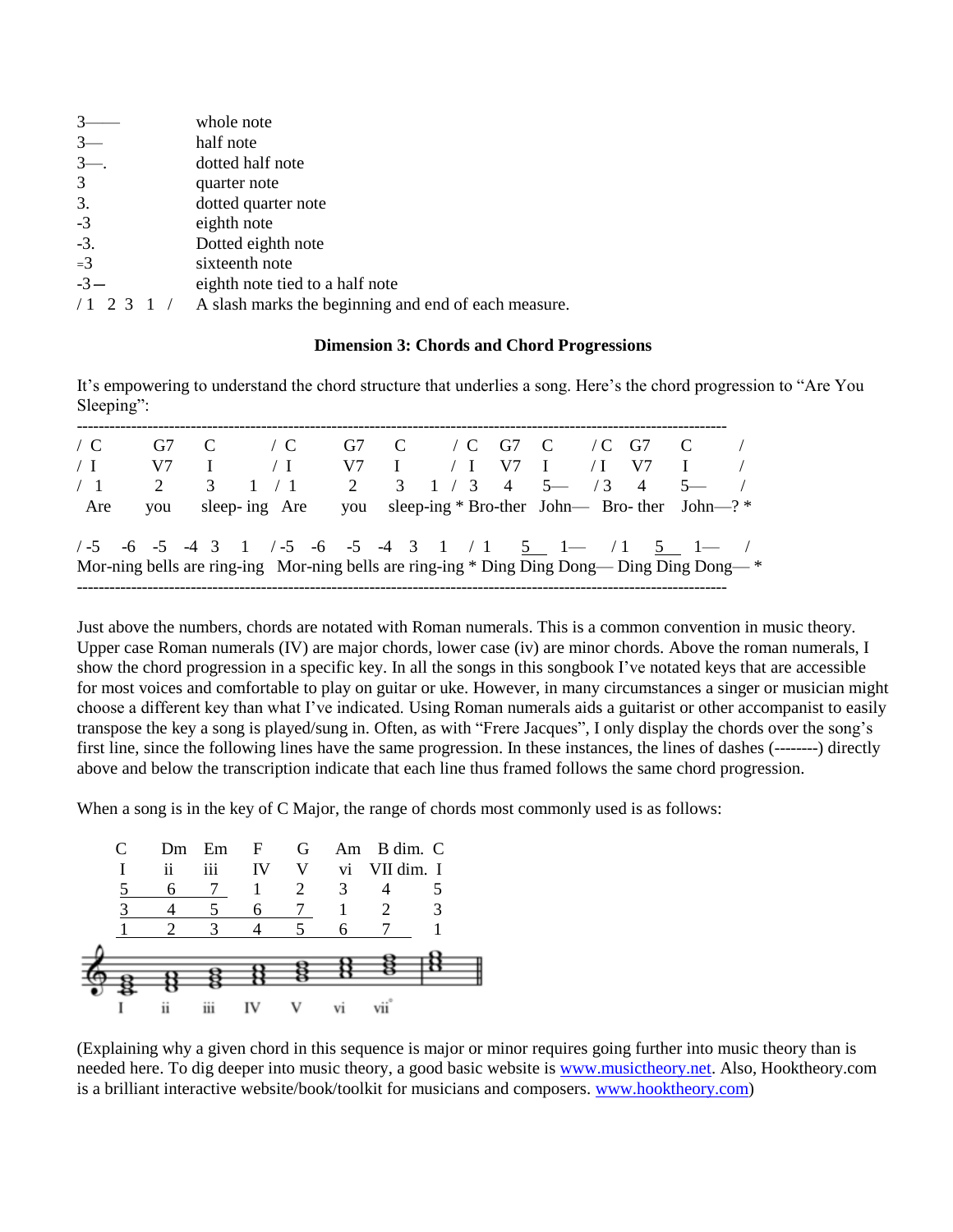The most common major keys have the following chord spectrums:

|              |  |  | I ii iii IV V vi VII dim. I          |  |
|--------------|--|--|--------------------------------------|--|
|              |  |  | Gm Am Bb C Dm Edim. F                |  |
|              |  |  | $G$ Am Bm $C$ D Em F# dim. $G$       |  |
|              |  |  | A Bm C#m D E F#m G# dim. A           |  |
| $\mathbf{D}$ |  |  | $Em$ $F#m$ $G$ $A$ $Bm$ $C# dim$ . D |  |
| E.           |  |  | F#m G#m A B C#m D# dim. E            |  |
|              |  |  |                                      |  |

This sequnce of chords is not the only harmonic palette used in songs! It's not uncommon to have, say, an E major chord (III) instead of E minor (iii) in the key of C, so notice whether the Roman numerals are upper or lower case. And it's pretty common to find flattened chords too, say a Bb chord in the key of C major. In Roman numerals that's a bVII*.*

OK let's consider a more complex example. Here's the opening line of "Baby It's Cold Outside":

| $/$ D9                | D6 |                                                          | / $DMai7$ D6 / $Em9$                  | <sup>A9</sup> |                                  | $'$ Em9 A9                                            |  |
|-----------------------|----|----------------------------------------------------------|---------------------------------------|---------------|----------------------------------|-------------------------------------------------------|--|
| /19                   | 16 | / $IMai7$ D6 / ii9                                       |                                       | V9            |                                  | ii9 V9                                                |  |
| $-5/ -3 -2 -1 -5$     |    |                                                          | $\leftarrow$ (--.) -5 / -4 -3 -2 -5 — |               |                                  | $\left(\frac{1}{2}\right)$ $\left(\frac{1}{2}\right)$ |  |
| I real-ly can't stay— |    |                                                          | I've got to go 'way—                  |               |                                  |                                                       |  |
|                       |    | But ba-by it's cold—out-side                             |                                       |               | $Ba-by$ it's cold—out-side       |                                                       |  |
| $($ (--.)             |    | $-5$ $-3$ $-2$ $-1$ $-3$ $/$ $ -1$ $1$ . $(-)$ $/$ $(-)$ |                                       |               | $-4$ $-3$ $-2$ $-4$ $/$ $-2$ $2$ |                                                       |  |
|                       |    |                                                          |                                       |               |                                  |                                                       |  |

Again, note the line of dashes (--------) above and below the chords and notation. This is the equivalent of what's known as a "system" in standard notation. This indicates that the two lines are sung simultaneously and that the chords above the lyrics apply to each line.

Notice also that some notes in this song are held beyond a measure. In these cases a dash attached to the word indicates that the note is sustained into the next measure. The convention on sustained notes and slurs is explained below.

The chords here are modified by the addition of numbers. This is a standard musical convention. A D9 chord includes the 9<sup>th</sup> note in the chord's scale. That would be an "E". A D6 chord includes the  $6<sup>th</sup>$  note in the scale. That would be a "B". And so on.

#### **Details and Finer Points:**

#### **What about rests?**

Rests are enclosed in parentheses, as follows:

| whole rest          |
|---------------------|
| half rest           |
| dotted half rest    |
| quarter rest        |
| dotted quarter rest |
| eighth rest         |
| dotted eighth rest  |
| sixteenth rest      |
|                     |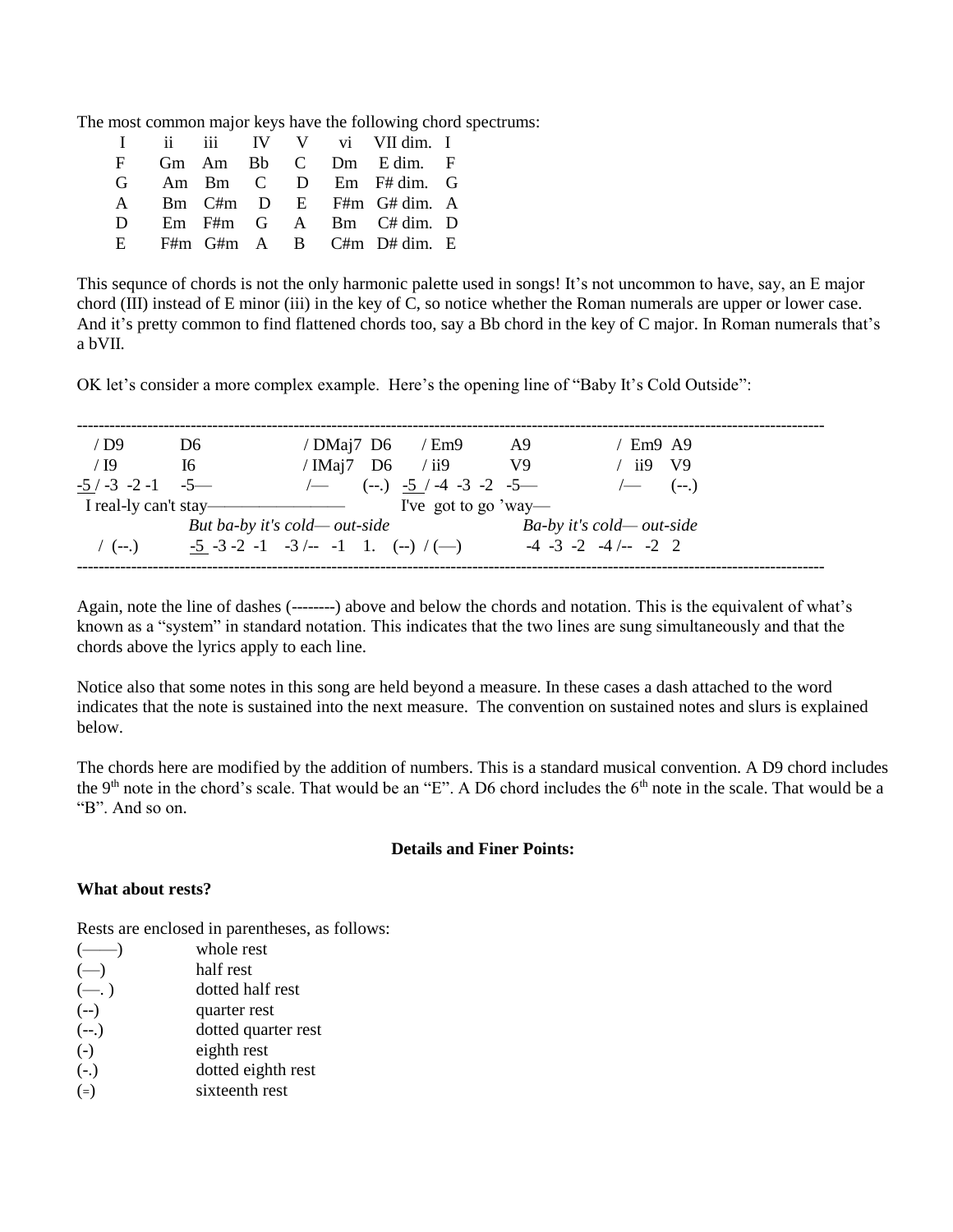#### **How are multipart harmonies shown?**

With harmony lines, I always place the melody directly above the lyrics. Higher harmonies are above the melody, and lower harmonies are below the lyrics, as in this example from "Amazing Grace":

|                | E / L7      | $\angle A$ | $\overline{E}$ | $\angle$ E | $\overline{E}$ | $/ E7$ /                                                                          |
|----------------|-------------|------------|----------------|------------|----------------|-----------------------------------------------------------------------------------|
| $\mathbf{I}$ / | $\sqrt{17}$ | $\sqrt{N}$ | $\sqrt{1}$     | $\sqrt{1}$ | $\sqrt{I}$     | $/ V7$ /                                                                          |
|                |             |            |                |            |                | $1/3$ - 5 $/5$ - 5 $/4$ - 4 $/3$ - $1/3$ - $-$ 5 $-3/5$ - 5 $-8/7$ - $/$          |
|                |             |            |                |            |                | $5/1$ $ 3/3$ $ 2/1$ $ 6/5$ $ 5/1$ $  3-1/3$ $  2-5/5$ $-$ .                       |
|                |             |            |                |            |                | A-ma—zing grace— how sweet the sound— that saved— a— wretch like— me—             |
|                |             |            |                |            |                | $3/3$ $-$ 5 $/6$ $-$ 7 $/6$ $-$ 4 $/3$ $ -3$ $-5/5$ $ -1$ $-5/1$ $-$ 1 $/2$ $-$ . |

#### **What about minor scales?**

With songs in minor keys, the idea is the same, though the scale pattern is different. Here's the equivalence for the key of A minor (also known as the aeolian mode):



The chord patterns in minor keys can have more idiosyncrasies than those in major keys. In part this is because there are several variations on the minor scale: "melodic minor" and "harmonic minor" to start with. Again, visit a music theory website to learn all the details. For now, here's the range of chords typically used in minor keys:

| <b>Roman Numerals:</b>    | i ii III iv v VI VII             |  |  |  |
|---------------------------|----------------------------------|--|--|--|
| Chords in key of A minor: | Am Bm C Dm Em F G                |  |  |  |
| Chords in key of D minor: | Dm Em F Gm Am Bb C               |  |  |  |
| Chords in key of E minor: | $Em$ $F#m$ $G$ $Am$ $Bm$ $C$ $D$ |  |  |  |
| Chords in key of G minor: | Gm Am Bb Cm Dm Eb F              |  |  |  |

#### **How are time signatures indicated?**

If a song is in a time signature other than 4/4 time (4 beats per measure) this is indicated in brackets at the top of the transcription. Thus 3/4 time is indicated as [3/4]. If there's no bracket, the song is in 4/4 time.

#### **How are tied notes and slurs indicated?**

Notes that are sustained (tied) across measures are notated with an extended dash, as in the opening line of "Blue Skies" by Irving Berlin, below:

/ 1— 5— /— -4 -3 4 / 5—— /— -4 -3 4 / 5— <u>7—/— -7</u> 1 / 3—— / Blue— skies— smi-ling at me——— No-thing but blue— skies— do I see—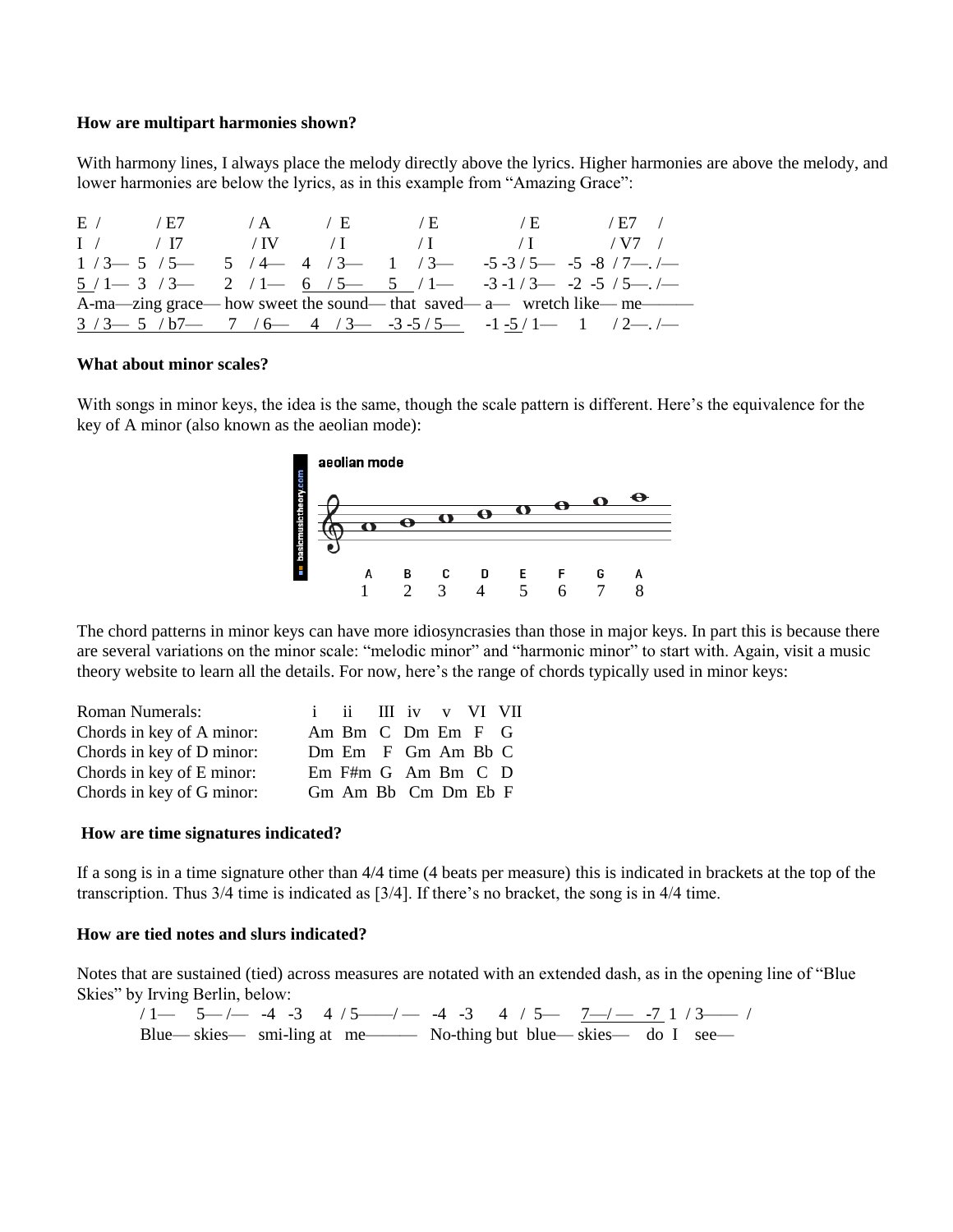As for slurs, i.e. two or more notes that are sung over one syllable, the convention is similar. Lyrics are ar-ti-cu-la-ted with hyphens. If one syllable is sung with several notes, that syllable is followed by a long dash— (this is the equivalent of a "slur" in regular notation). Here's an example from Hank Williams' "I Saw the Light":

/ 3 3— 2 / 3 2 1— / 3 3— 2 / 3 2 1— / I saw the light—— I saw the light——

Here, the word "light" is sung for a full measure with a slur of two quarter notes followed by a half note. The dash after light—— indicates that all three notes are sung unbroken over the word.

### **How are triplets notated?**

Triplets are enclosed in 3 point brackets (Get it? Triplet? 3 point bracket?) {-3 -5 -8 } triplet of three eighth notes (such triplets are equal in time value to 2 regular eighth notes) {2 4 2 } triplet of three quarter notes (such triplets are equal in time value to 2 regular quarter notes)

#### **How are accidentals notated?**

If a song or melody includes accidentals—notes that are not part of the diatonic scale of the song's key—those notes are marked with #'s and b's. A note with a # (e.g. #3) is raised a half step. A note with a b (e.g. b3) is lowered a half step. As in regular music notation, this "accidental designation" on a note applies for the duration of the measure it occurs in. In subsequent measures the accidental "expires" unless reapplied. (Since there is no equivalent to the "natural" sign on the computer keyboard, in a case in which an accidental is followed by a "natural" in the same measure, the natural note is marked with an "n".)

#### **About Notation of Rounds:**

The asterisks (\*) inserted in the lyrics of rounds are the points in the round that a new voice can enter. (See "Are You Sleeping" for an example) Throughout this songbook I've chosen to not number these entrance points. To the left of the round's title, I note how many parts a given round could be sung in. For example: [4 part round.] On longer rounds, with parts that take several lines to transcribe, I've used different type faces on the different parts of the round to distinguish them (See **God Danced** as an example.)

# **Frequently Asked Questions About Numerical Notation**

#### **What's the easiest way to get the hang of NN?**

The quickest way to get adept at reading Numerical Notation is to sing songs in the collection that you know by heart while scanning the notation above the lyrics.

## **I can already read music. Why bother learning this new format?**

Here's a few of the benefits of NN:

**Easy transcription and key changes:** I initially developed NN as a simple shorthand I used when learning songs by ear from recording. I'd sing along phrase by phrase while plunking on a piano. I'd double check the notes I was singing, and then jot down the numbers to retain my findings. Initially I just wrote down the notes by name (e.g. E F# G# B). Often when sharing these songs with singing friends, we'd discover that it worked better for us to sing in a different key. So I switched to jotting down the scale degrees instead of the specific notes. I quickly came to prefer